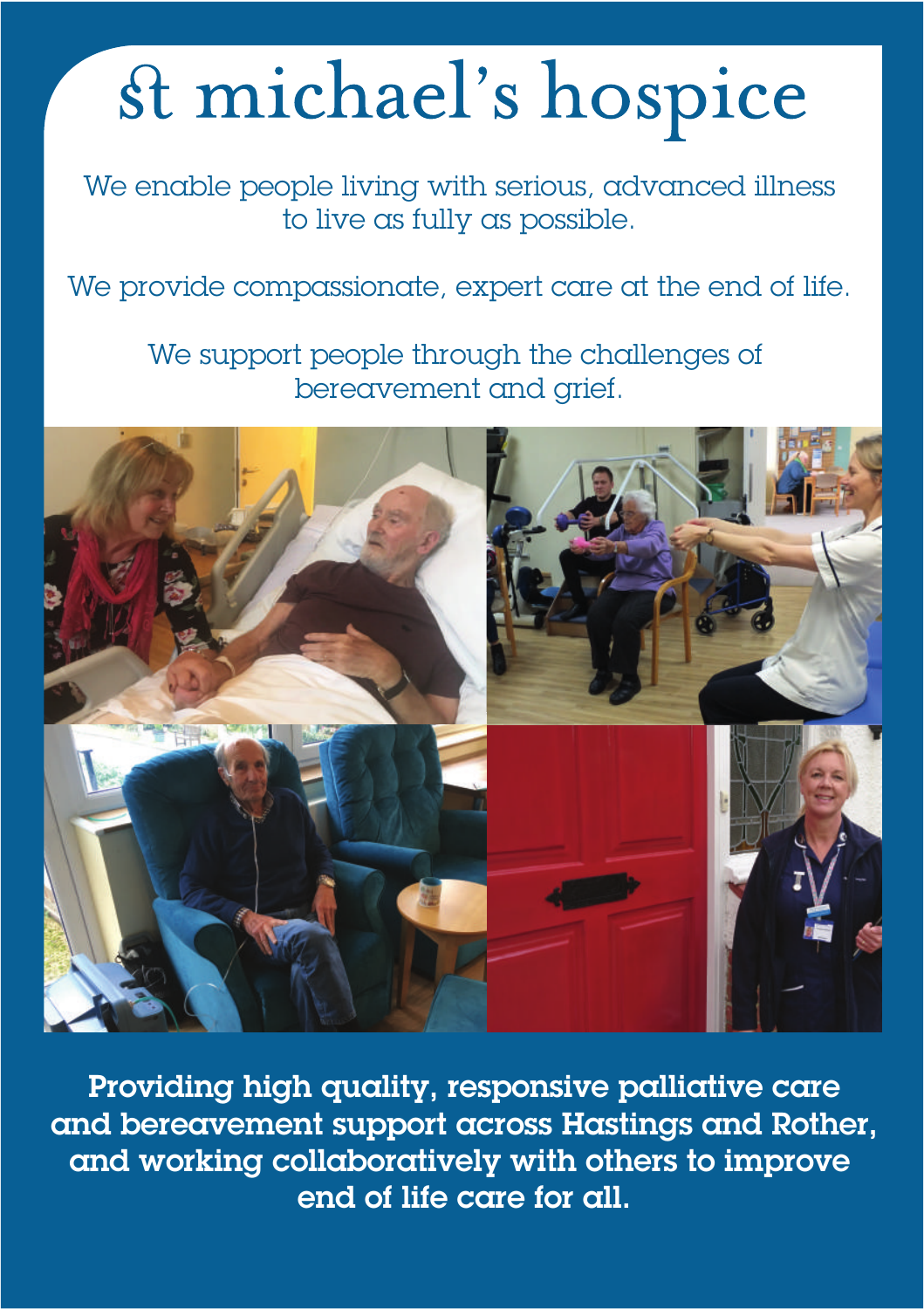# Our approach

We are committed to providing person-centred care which means we tailor our support to what each individual needs. We work in partnership with patients and their families to identify what matters to them, what is making life difficult including troublesome symptoms or changes in day to day functioning, alongside any worries or spiritual concerns.

Our multi-disciplinary team then creates a personalised offer of palliative care support which is the best fit for the person at that moment, and adapt this if and when things change.

### Our team – who we are and what we do

The team at St Michael's Hospice is formed of professionals from different backgrounds, who are each expert in their area of palliative care provision.

## Our multi-disciplinary team includes:



#### Together the team offers a unique mix of expertise which means we can optimise patients' quality of life by providing:

- Specialist symptom control to keep patients as comfortable and well as possible
- Rehabilitation to optimise patients' independence and participation in activities meaningful to them
- Skilled and compassionate care
- Holistic emotional and spiritual support to make sense of, and cope with living with or supporting someone with  $\alpha$  life limiting illness
- Bereavement support after someone dies.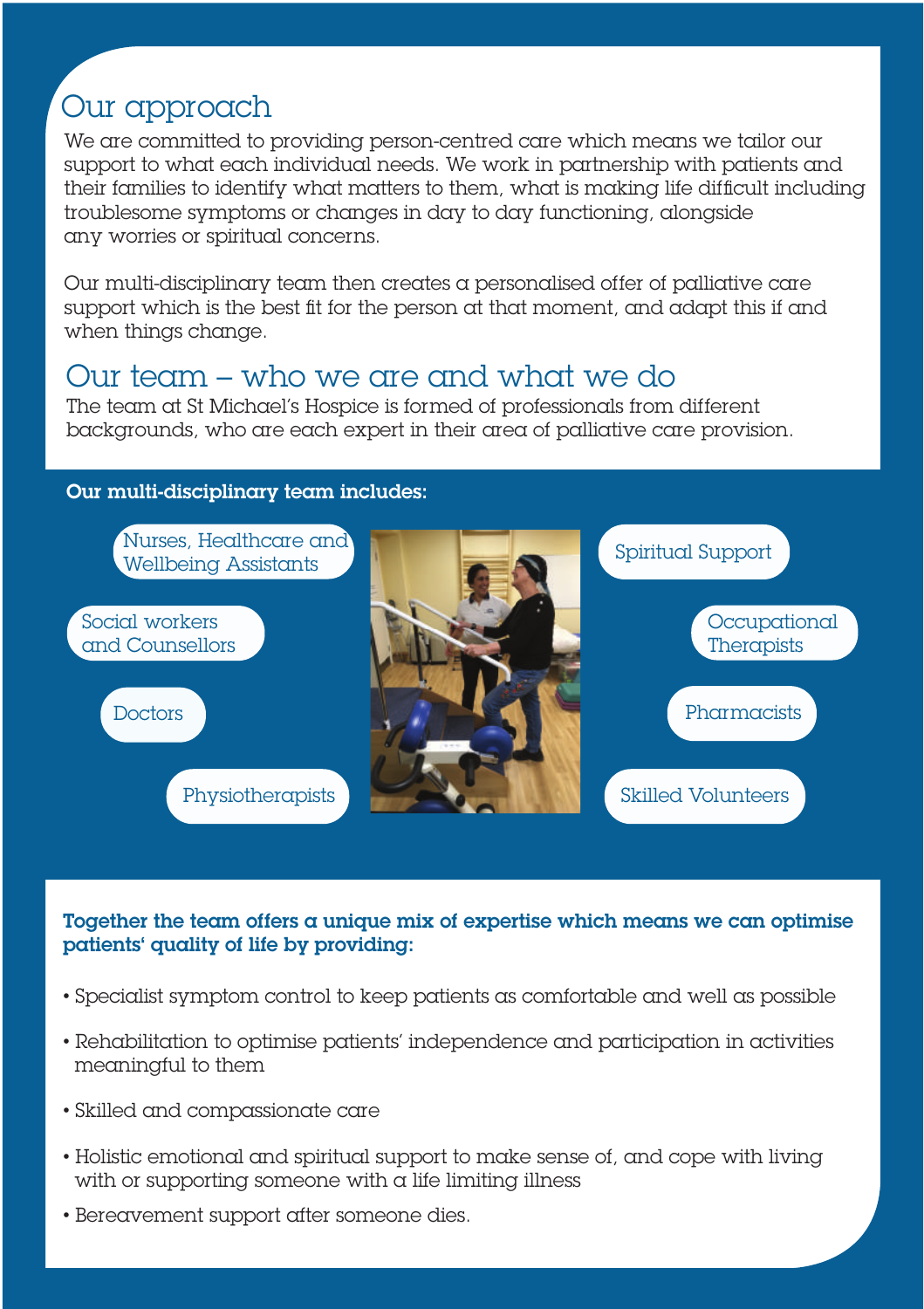## Our services

We offer a range of services to provide responsive care and support when and where needed.

#### Wellbeing Programme

Our personalised out-patient programme of therapeutic and social support focuses on enabling patients to do the things important to them and connect with others in similar situations. It includes individualised rehabilitation, conversation and writing support groups, mindfulness, creative arts, nature, time out space, and projects that bring the community together. Transport can be provided.

#### Hospice at Home

Our team of Community Nurses, Clinical Nurse Specialists and Assistants provide skilled 24/7 palliative care in a patients' own home. This ensures patients and families receive the support they need and enables them to remain at home. We provide a Night Sitting Service between 10pm – 7am, to providing assistance to patients overnight and reassurance to carers and families so they can also get some rest.

#### Hospice Neighbours

Our team of skilled volunteers provide friendly, practical support for people living at home including gardening, dog walking, cleaning and taking people out.

#### In-Patient Unit

Many patients benefit from a short stay on our In-Patient Unit where the multi-disciplinary team can address complex symptoms, optimise their wellbeing and function, and provide essential emotional and spiritual support before they return home again. Some patients come into the Hospice at the end of life and they and their families benefit from our compassionate and expert end of life care. We also offer respite and rehabilitation admissions to give carers and families a break and optimise patients' independence.

#### Bereavement Counselling and Support

Specialist counsellors and volunteers provide counselling and group support to anyone in Hastings or Rother in need of extra support to cope with the challenges of loss and grief. This includes people who have had no prior experience with the Hospice.